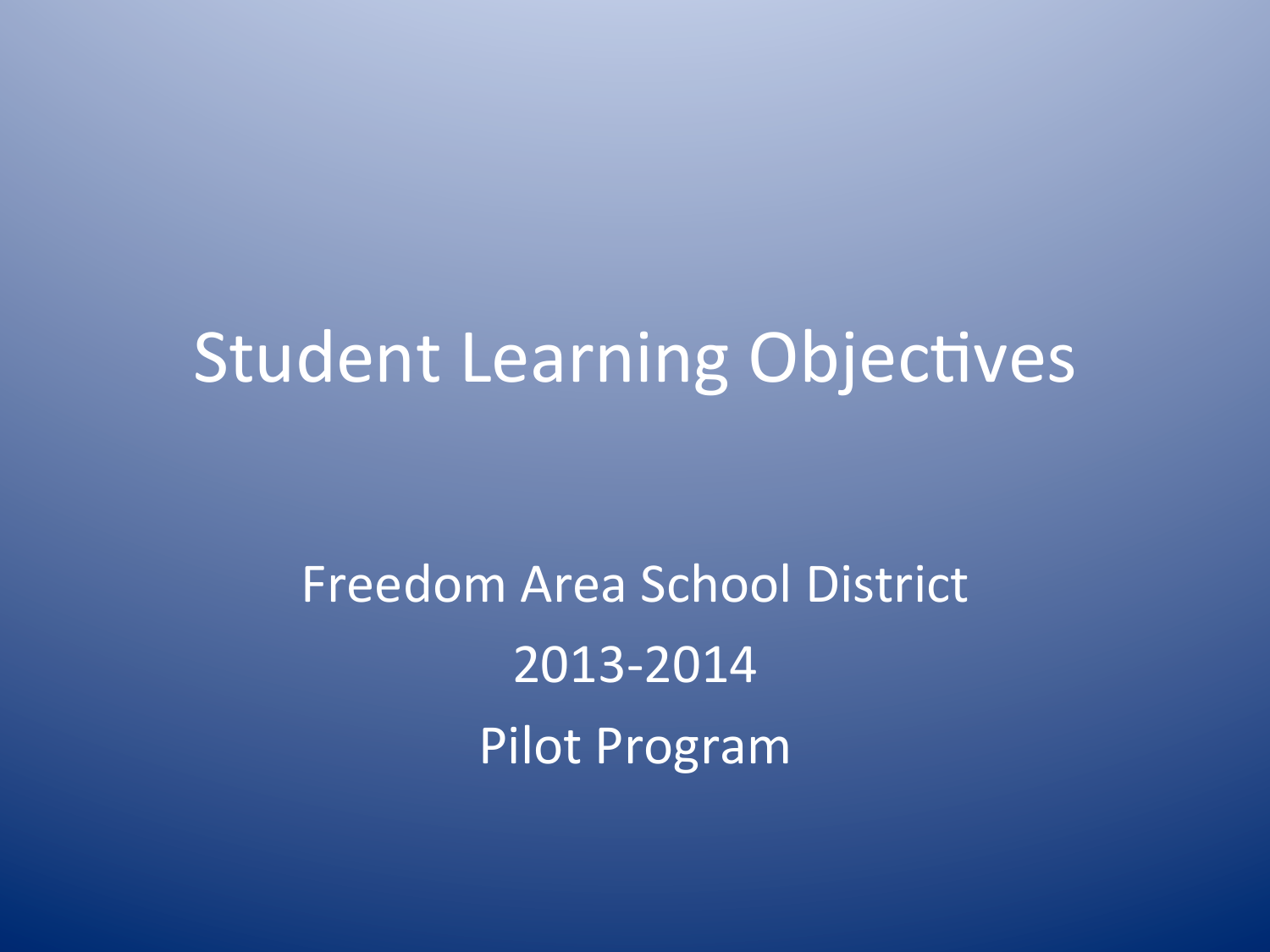# Agenda

- Educator Effectiveness (M)
- SLO Overview (T)
- District Focus (M)
- Roles Defined(T)
- Step by Step through the framework (modeling process)
	- Sections 1 & 2, Skip to 4 (MT)
	- Performance Task Framework (White Sheet) (MT)
	- Teachers work independently to create their own SLO
	- Share where they are
	- Schedule Midpoint checks (T)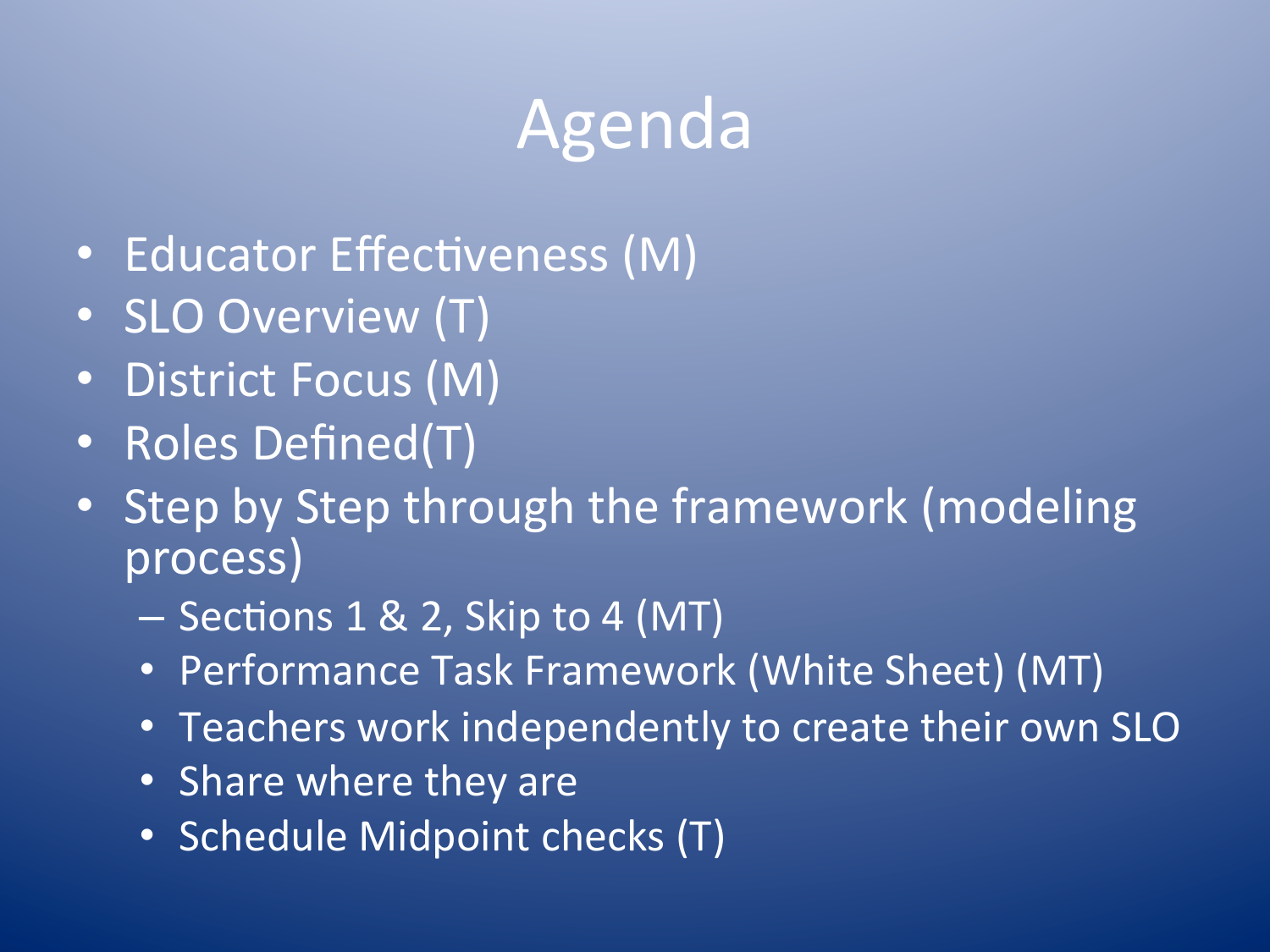### **Teacher Effectiveness System in Act 82 of 2012**

Teachers with Eligible PVAAS Data

#### **Teacher Observation & Practice Effective 2013-2014SY**

Danielson Framework Domains

- 1. Planning and Preparation
- 2. Classroom Environment
- 3. Instruction
- 4. Professional Responsibilities

#### **Building Level Data/School Performance Profile Effective 2013-20145Y**

**Indicators of Academic Achievement** Indicators of Closing the Achievement Gap, All Students Indicators of Closing the Achievement Gap, Subgroups **Academic Growth PVAAS Other Academic Indicators** Credit for Advanced Achievement

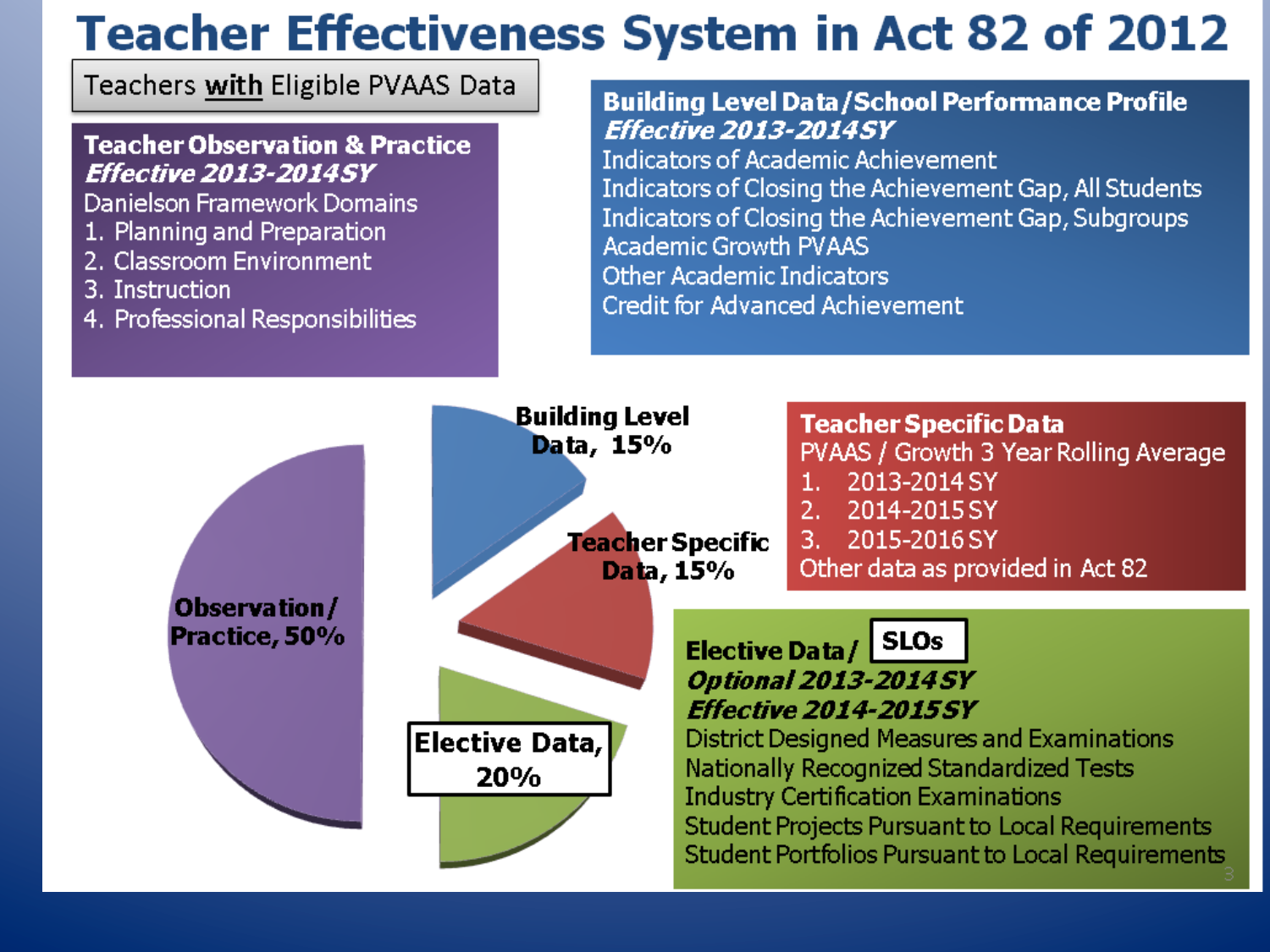## **Teacher Effectiveness System in Act 82 of 2012**

Teachers **without** Eligible PVAAS Data

#### **Observation/Evidence Effective 2013-2014**

Danielson Framework Domains

- 1. Planning and Preparation
- 2. Classroom Environment
- 3. Instruction
- 4. Professional Responsibilities

#### **Building Level Data Effective 2013-2014 SY**

Indicators of Academic Achievement Indicators of Closing the Achievement Gap, All Students Indicators of Closing the Achievement Gap, Subgroups Academic Growth PVAAS Other Academic Indicators Credit for Advanced Achievement

**Observation/ Evidence, 50%** 

**Teacher Observation** 

 **Building Level Data, 15%** 

**Elective Data, 35%** 

#### **Elective Data/ SLO Piloting 2013-2014 SY Effective 2014-2015 SY**

District Designed Measures and Examinations Nationally Recognized Standardized Tests Industry Certification Examinations Student Projects Pursuant to Local Requirements Student Portfolios Pursuant to Local Requirements

**Student Achievement**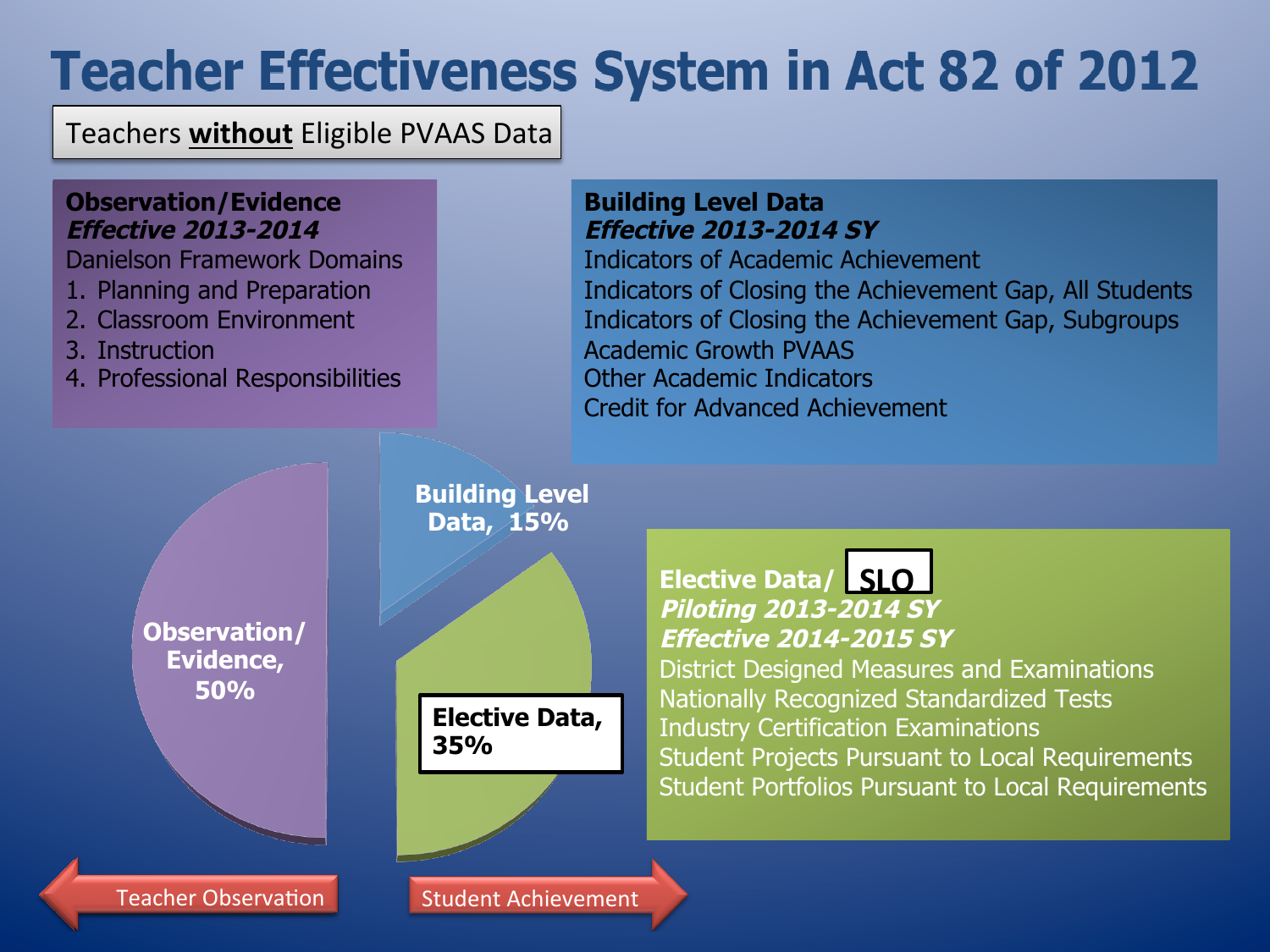## **Teacher Effectiveness System in Act 82 of 2012**

#### **Principal Effectiveness System in Act 82 of 2012** Effective 2014-2015 School Year

#### **Observation/Evidence**

**Framework for Leadership Domains** 

- 1. Strategic/Cultural Leadership
- 2. Systems Leadership
- 3. Leadership for Learning
- 4. Professional and Community Leadership

**Building Level Data/School Performance Profile Indicators of Academic Achievement** Indicators of Closing the Achievement Gap, All Students Indicators of Closing the Achievement Gap, Subgroups **Academic Growth PVAAS Other Academic Indicators Credit for Advanced Achievement** 



**Teacher Level Measures** 

**Elective Data/Student Learning District-Designed Measures and Nationally Recognized Standardized Tests Industry Certification Examinations Student Projects Pursuant to Local Student Portfolios Pursuant to Local**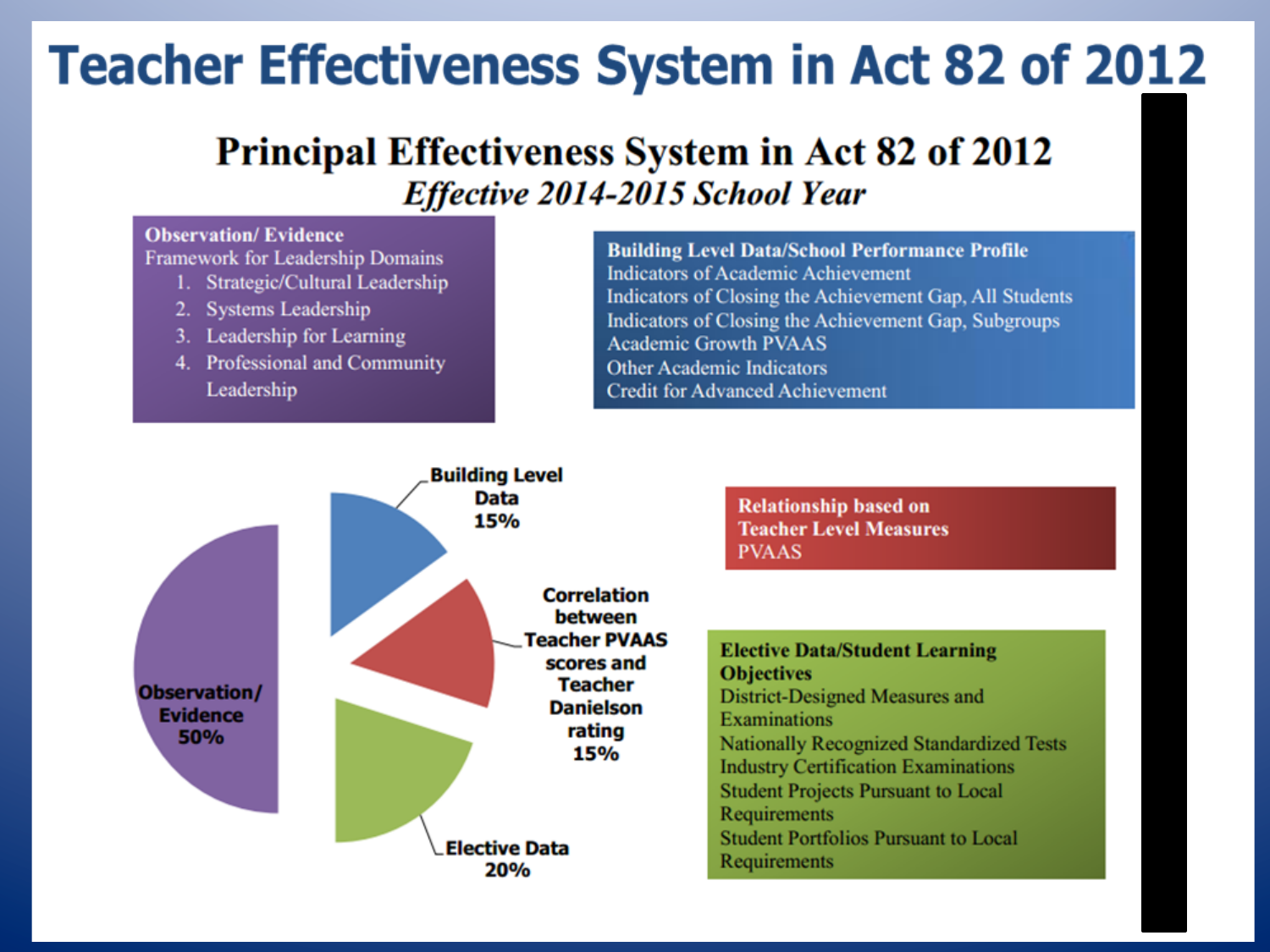## **Components of the Educator Effectiveness Process**

| <b>Classroom</b><br><b>Teacher Phase</b><br><b>In Percentages</b> | Year                                                                                                                                                                                                                                                                                                                                                                                                                                                                                                | <b>Observation/Ev</b><br>idence | <b>Building Score</b> | <b>Teacher Specific</b><br>Data | <b>Elective Data</b> |
|-------------------------------------------------------------------|-----------------------------------------------------------------------------------------------------------------------------------------------------------------------------------------------------------------------------------------------------------------------------------------------------------------------------------------------------------------------------------------------------------------------------------------------------------------------------------------------------|---------------------------------|-----------------------|---------------------------------|----------------------|
|                                                                   | 2013-14                                                                                                                                                                                                                                                                                                                                                                                                                                                                                             | 85%                             | 15%                   | N/A                             | N/A                  |
|                                                                   | 2013-14                                                                                                                                                                                                                                                                                                                                                                                                                                                                                             | *50%                            | $*15%$                | $*N/A$                          | *35%                 |
|                                                                   | 2014-15                                                                                                                                                                                                                                                                                                                                                                                                                                                                                             | 50%                             | 15%                   | N/A                             | 35%                  |
|                                                                   | 2015-16 with PVAAS                                                                                                                                                                                                                                                                                                                                                                                                                                                                                  | 50%                             | 15%                   | 15%                             | 20%                  |
|                                                                   | 2015-16 without PVAAS                                                                                                                                                                                                                                                                                                                                                                                                                                                                               | 50%                             | 15%                   | N/A                             | 35%                  |
|                                                                   | *Elective Data is optional. If used the weight is 35%                                                                                                                                                                                                                                                                                                                                                                                                                                               |                                 |                       |                                 |                      |
|                                                                   |                                                                                                                                                                                                                                                                                                                                                                                                                                                                                                     |                                 |                       |                                 |                      |
| <b>Non-Teaching</b><br><b>Professional</b><br><b>Employees</b>    | In 2013-14, all other non-teaching professionals should be evaluated using previously approved PDE forms. An annual<br>summative evaluation must be performed for all professional employees. The term "non-teaching professional<br>employee" shall mean an education specialist, a supervisor, or professional employee or temporary professional<br>employee who provides services other than classroom instruction.<br>The following pie chart will be used pending development of regulations. |                                 |                       |                                 |                      |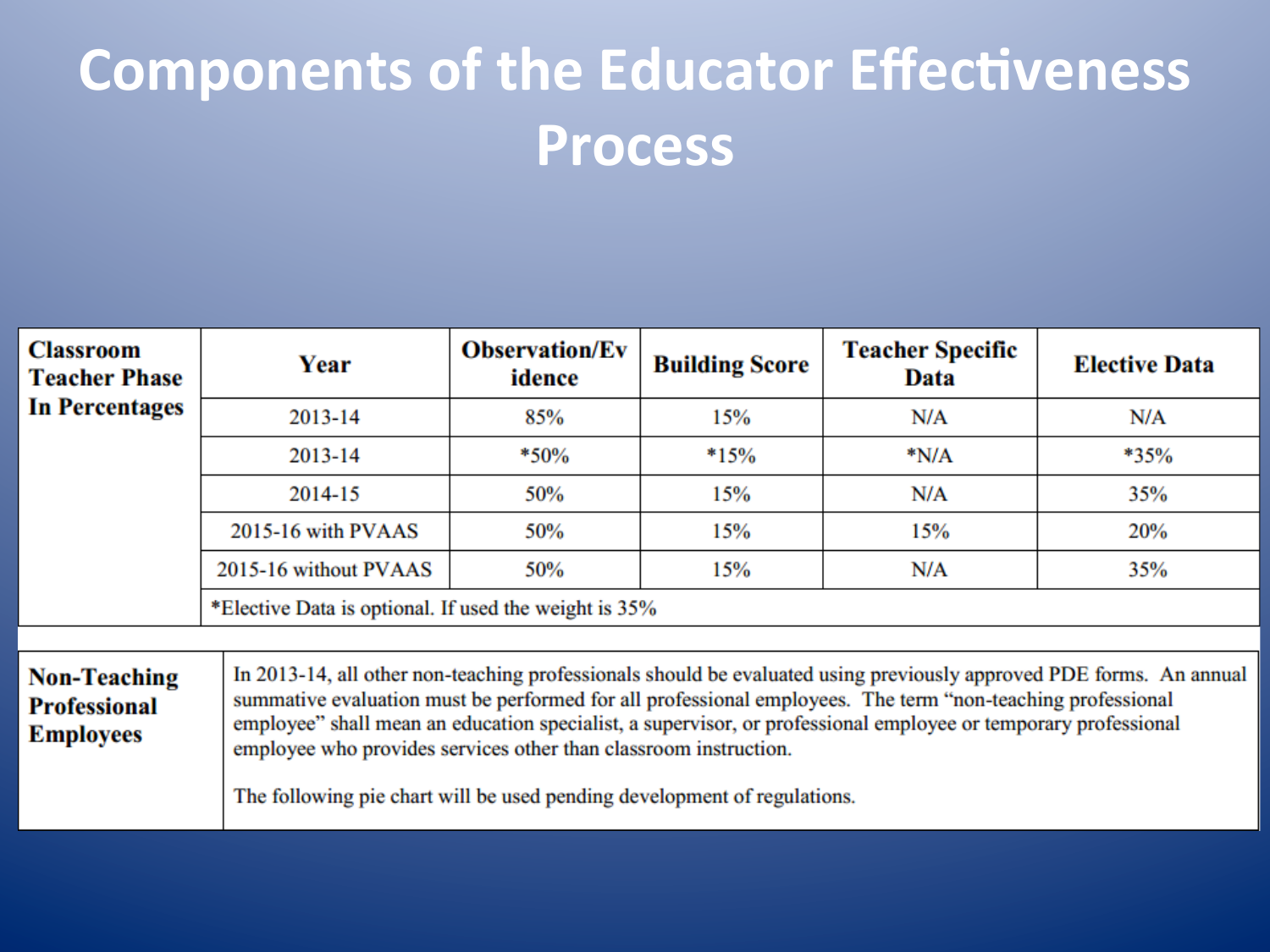# **WHAT IS THE SLO?**

- A process to document a measure of educator effectiveness based on student achievement of content standards.
- There may be multiple standards within one SLO since most focus on 'Big Ideas,' 'Larger Learning Outcomes"
- The SLO in PA is written to a specific teacher and a specific class/course/ content are for which that teacher provides instruction
- All teachers in all content areas create an SLO.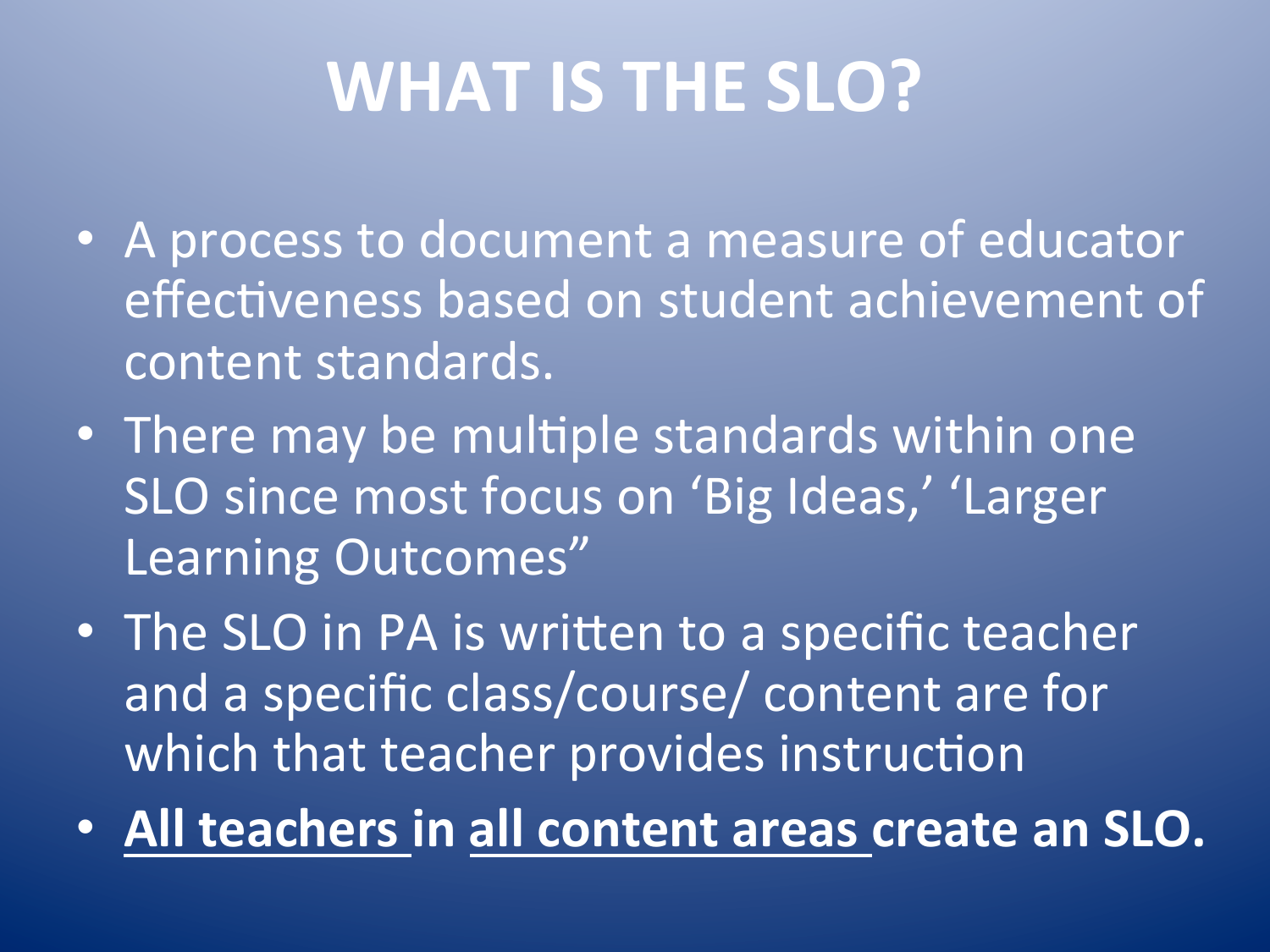# District SLO

- Overarching district-wide focus
- Building level application
- Based on needs of students...DATA!!!!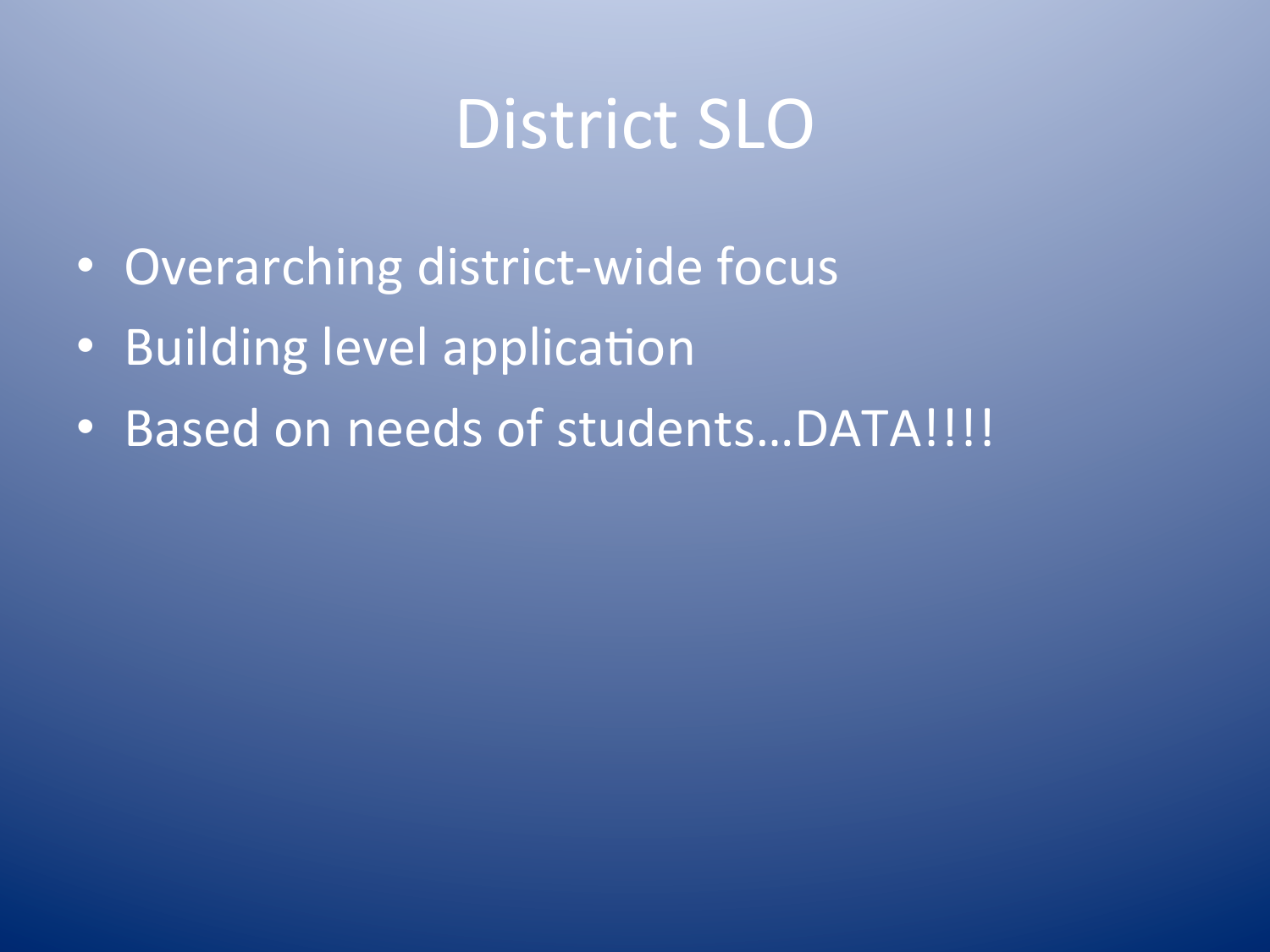# **PARTS OF THE SLO**

### **• 5 Main Parts**

- Classroom Context: Course and Teacher Informa1on
- Goal Statement and Standards
- Performance Measures
- Performance Indicators
- $-$  Elective Rating
- Order of Completion
	- 1. Classroom Context
	- 2. Goal Statement and Standards
	- 3. Performance Indicators
	- 4. Performance Measures
	- 5. Elective Rating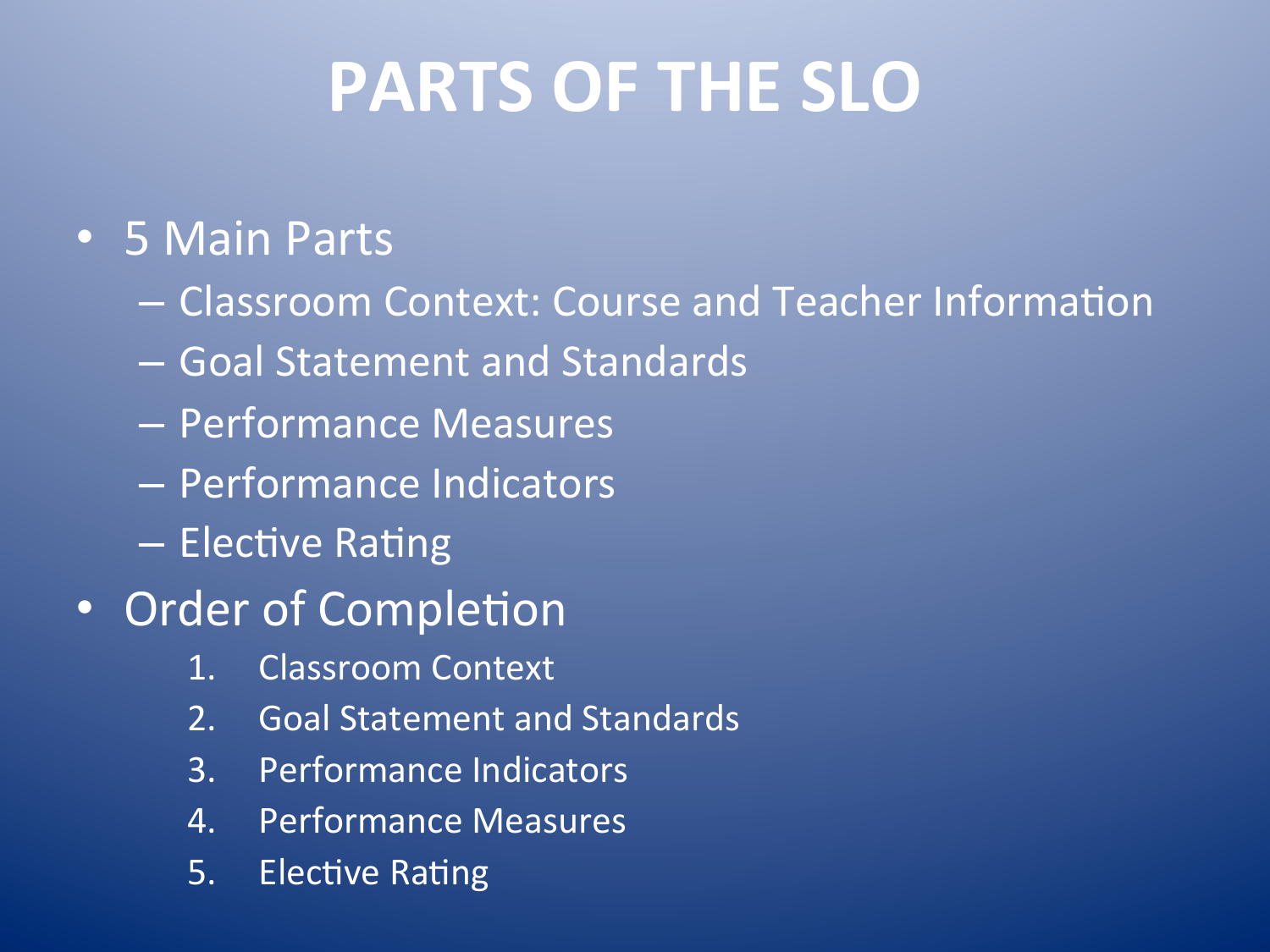# Have You Heard of SMART?

- Very similar to the SMART Goal process
	- Specific to 'Big Idea' and Content Standards
	- $-$  Measurable: can be tracked and student progress responded to by adjustments to the goal if needed
	- $-$  Appropriate: within the control of the teacher to effect change. You should have the chance to succeed
	- $-$  Realistic: it is feasible for students and teacher and can be accomplished within a given timespan
	- $-$  Time Limited: the goal can be attained within the school year to demonstrate student growth.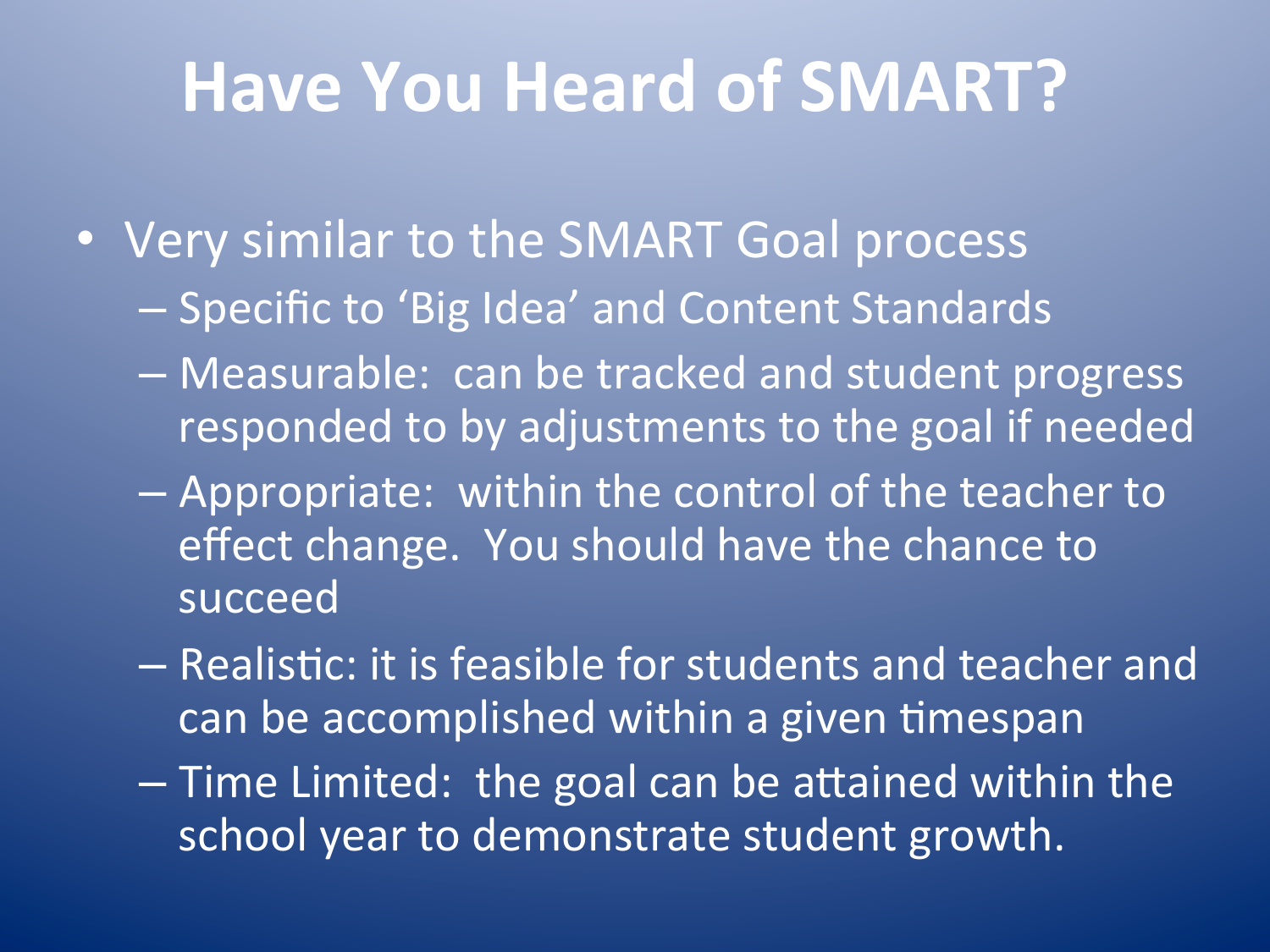# **Overall Process**

- This is a collaborative process. The teacher develops the goals based on district/building/classroom needs and works with the building administrator to create an aligned goal with reasonable expectations for completion (timeline, performance markers).
- Teacher should focus on:
	- What 'Big Idea' is supported by the learning goal?
	- Which content standards are associated with this big idea? (Listing all standards that apply)
	- Why is this learning goal important and meaningful to students and the success of the teacher?
	- In what ways does the learning goal require students to demonstrate DEEP UNDERSTANDING of the knowledge and skills of the Big Idea?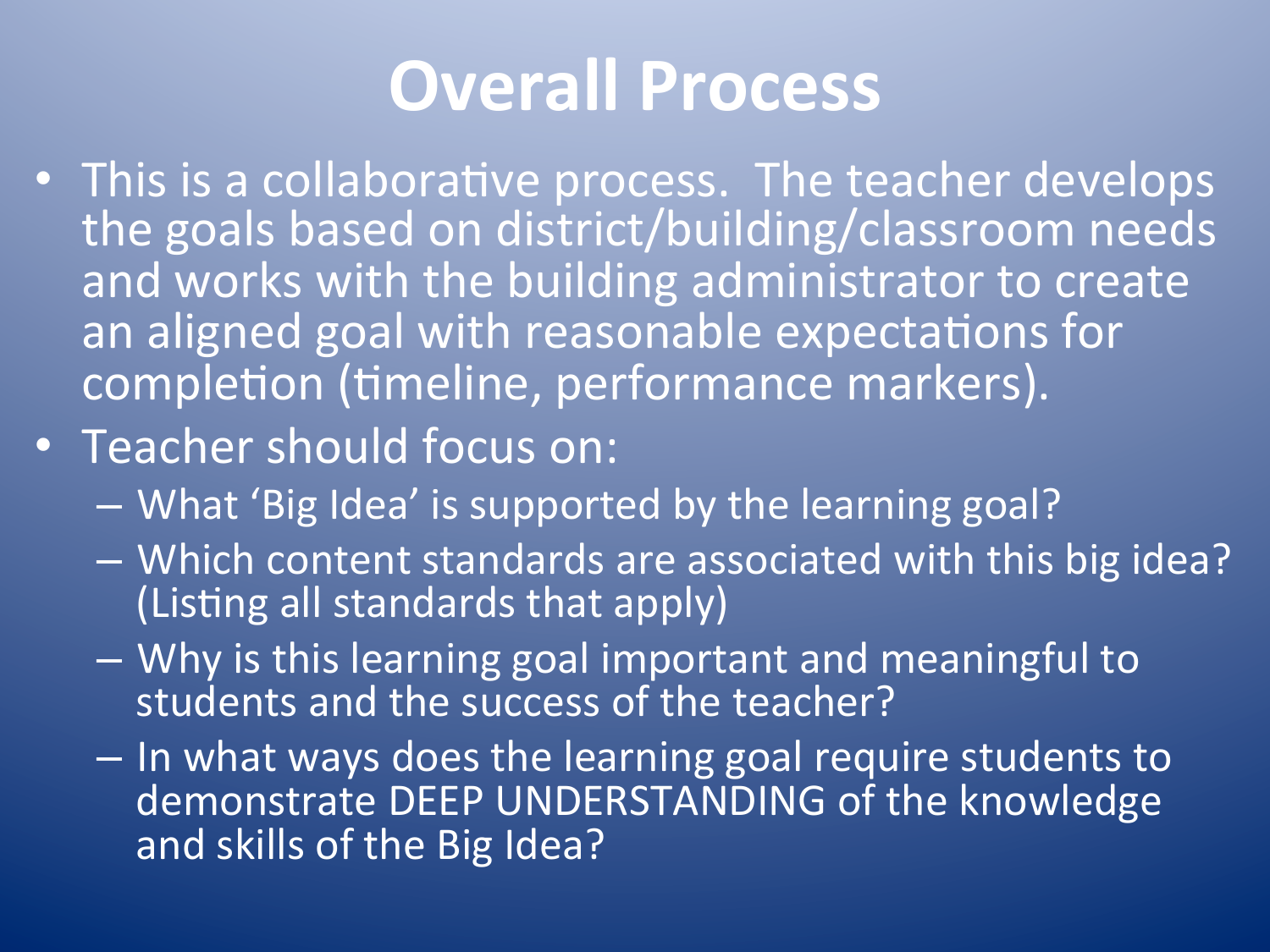Think of the "ideal graduate". What should he/she know and be able to do when they leave your course?

In the presence of significant ADVERSITY

Resilience is understood to be both the

## to NAVIGATE their way to the

psychological, social, cultural and physical resources<br>that sustain their well-being

 $\alpha$  their capacity to individually and collectively  $Neatete$ 

for these resources to be provided and experienced in culturally MEANINGFUL ways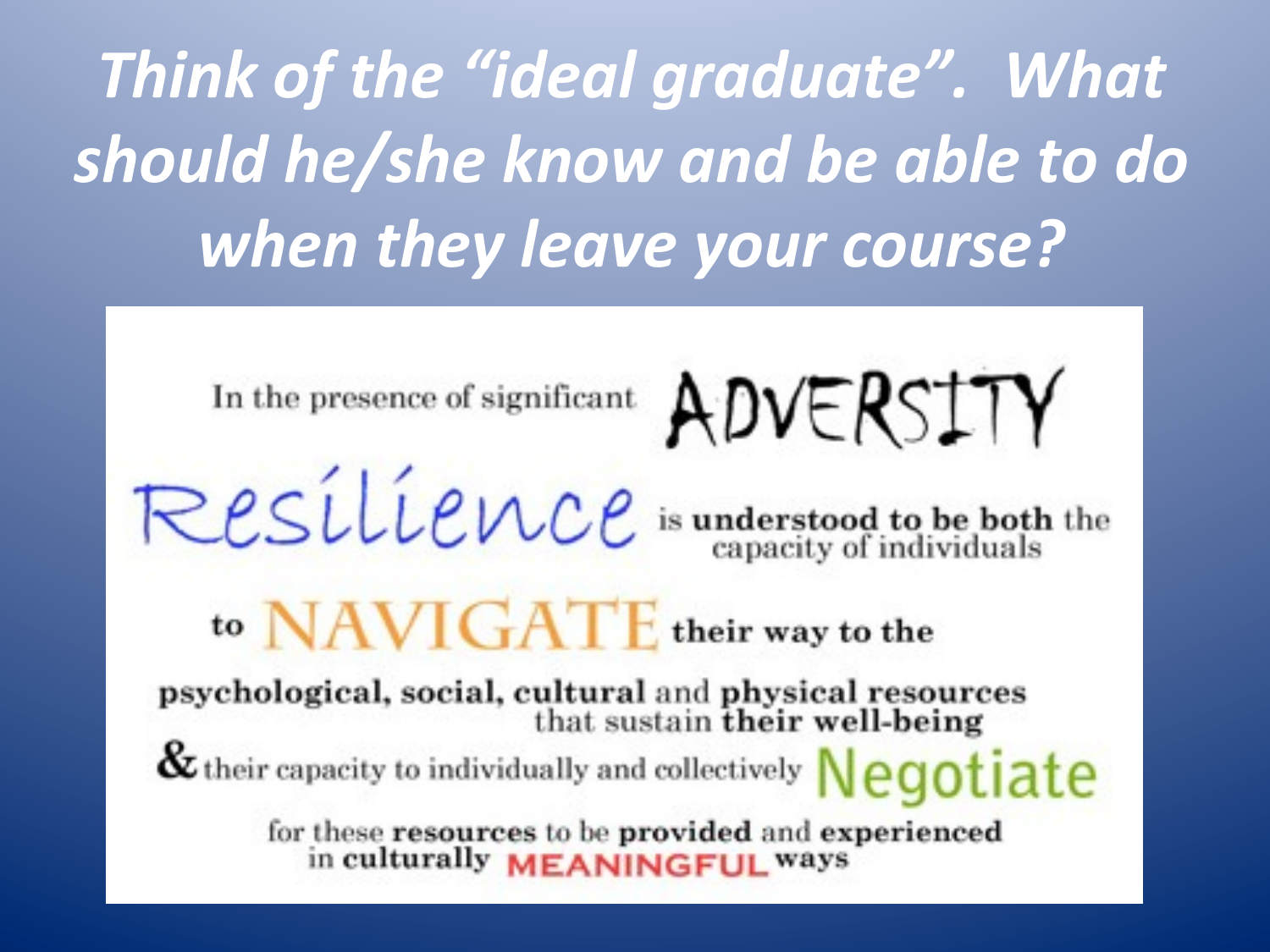# **ROLES OF TEACHER AND PRINCIPAL**

### • DEVELOPMENT:

#### – Teacher

- Identify a concept (Big Idea) to develop the Student Learning Objective: What should the ideal student know or be able to demonstrate by the end of my class/unit?
- Align the concept to standards
- Develop/Identify a process for assessment and the tracking of the learning goal (Pre-Assessments, Post-Assessments, Types of Assessments to Contribute to Overall Evaluation)
- Develop the Timeline for completion
- Develop standards of success for students and for the goal that are reasonable for student growth and teacher success.

#### – Principal

- Provide guidance on the appropriateness and wording of the goal
- Work with the teacher to establish reasonable guidelines and benchmarks so that students experience growth and the teacher is able to experience success with the established goal
- Sign-off on the goal knowing it is something that can be supported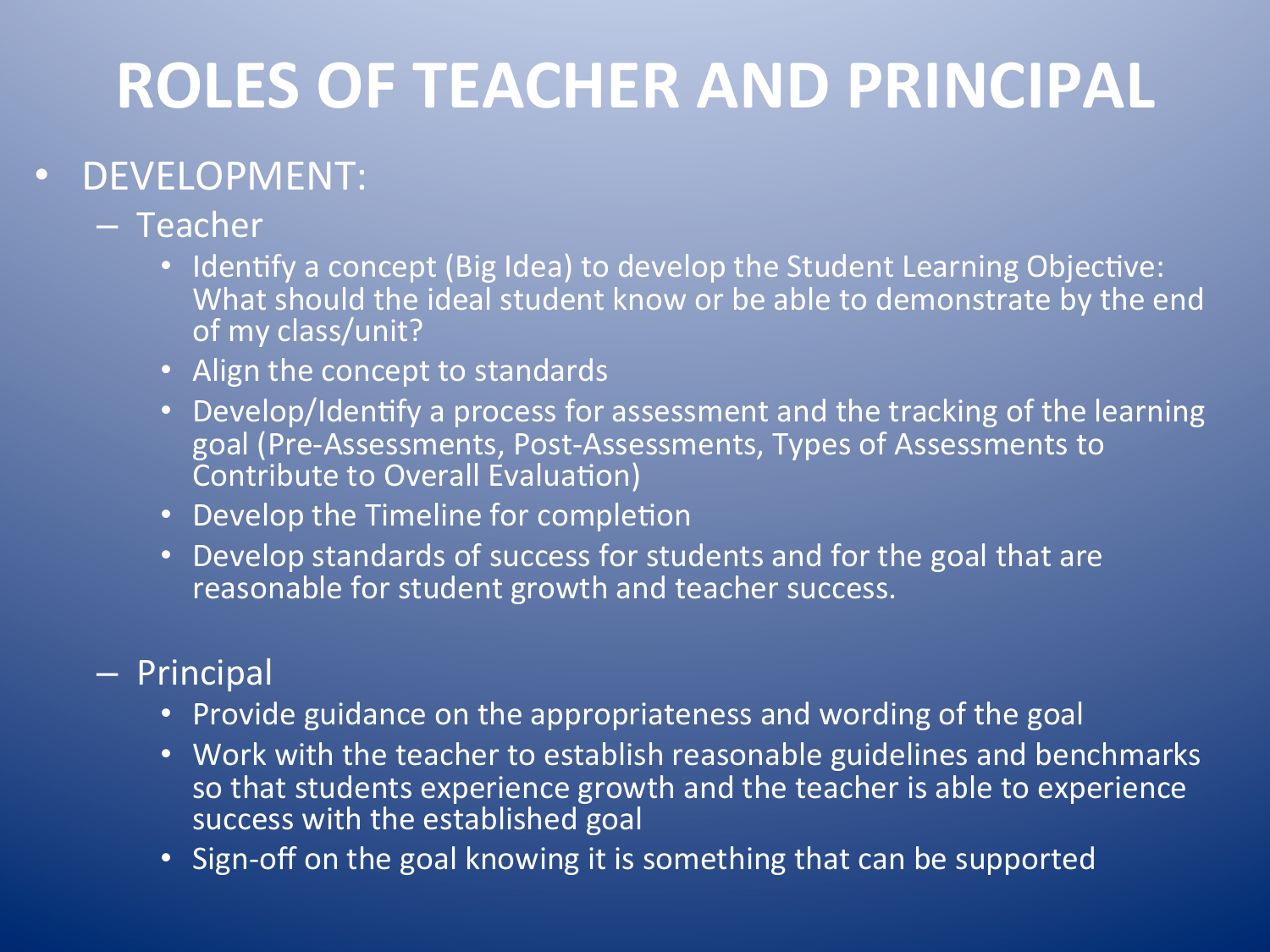## **ROLES OF TEACHER AND PRINCIPAL**

### · DURING PROCESS

#### – Teacher

- Implement the process with due diligence
- Collect appropriate data to
	- Support individual student growth toward the goal
	- Demonstrate overall achievement/progress toward achieving the establish **Student Learning Objective**
	- $-$  Self-Advocate by seeking out resources and assistance from administration when and where appropriate
- Seek out administrative assistance/assistance from colleagues if the goal is not being met.

#### – Principal

- Provide the teacher with the support needed to accomplish the goal and move students toward growth
- Check in with the teacher on progress through informal visits and a formal "mid-point' review of progress (including a review of teacher data)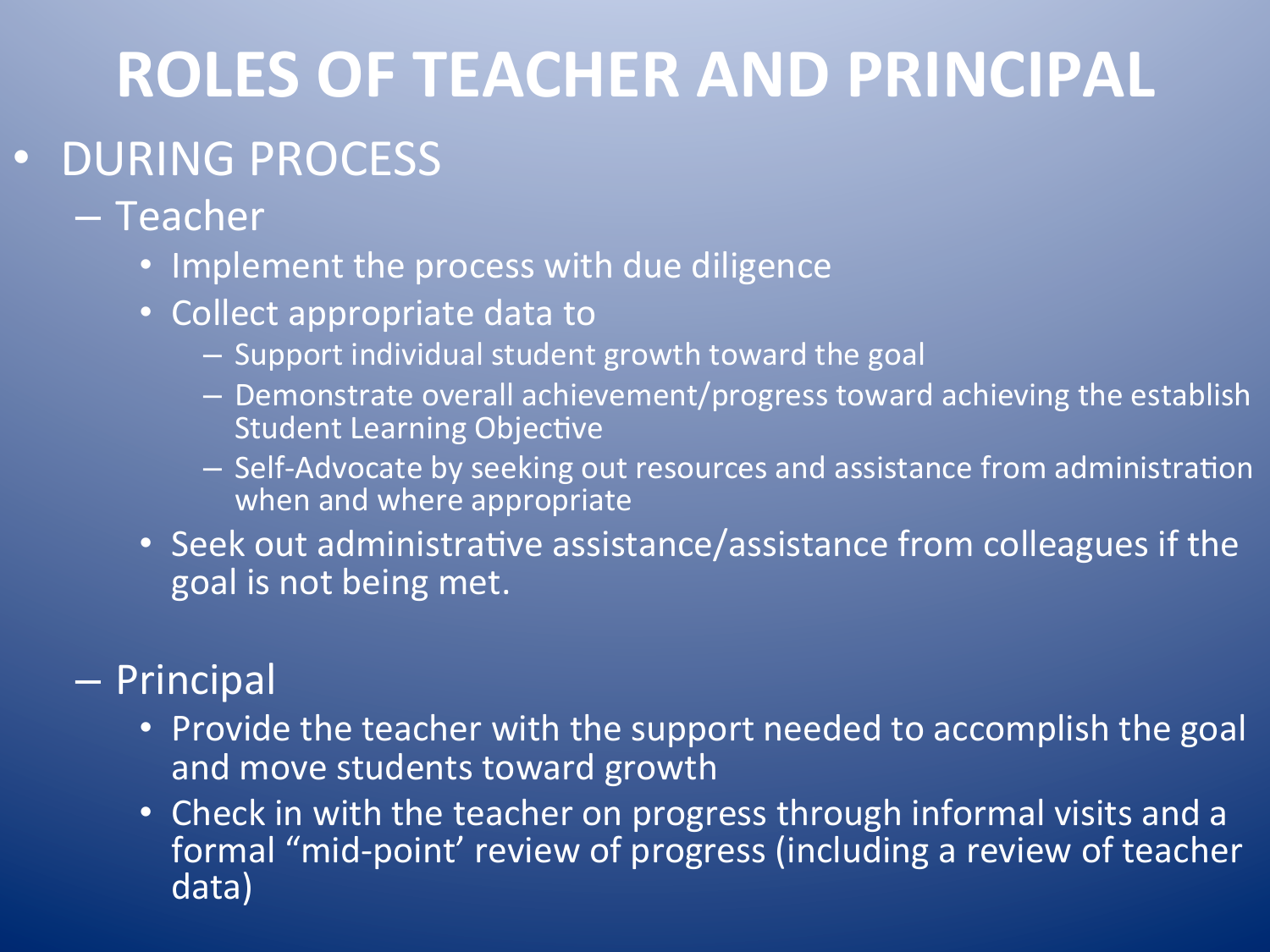## **ROLES OF TEACHER AND PRINCIPAL**

### • CONCLUSION:

### – Teacher

- Present a comprehensive packet/binder of evidence of meeting the SLO
- This can include copies of assessment, assessment results, and lessons directly supporting the completion of the goal
- Be able to discuss the process as a whole: discuss the purpose for the goal, why it is important, student progress, attainment, and what you may do different/what was successful

### – Principal

- Provide thought-provoking questions about student achievement specific to the learning goal
- Work with the teacher to develop "next steps"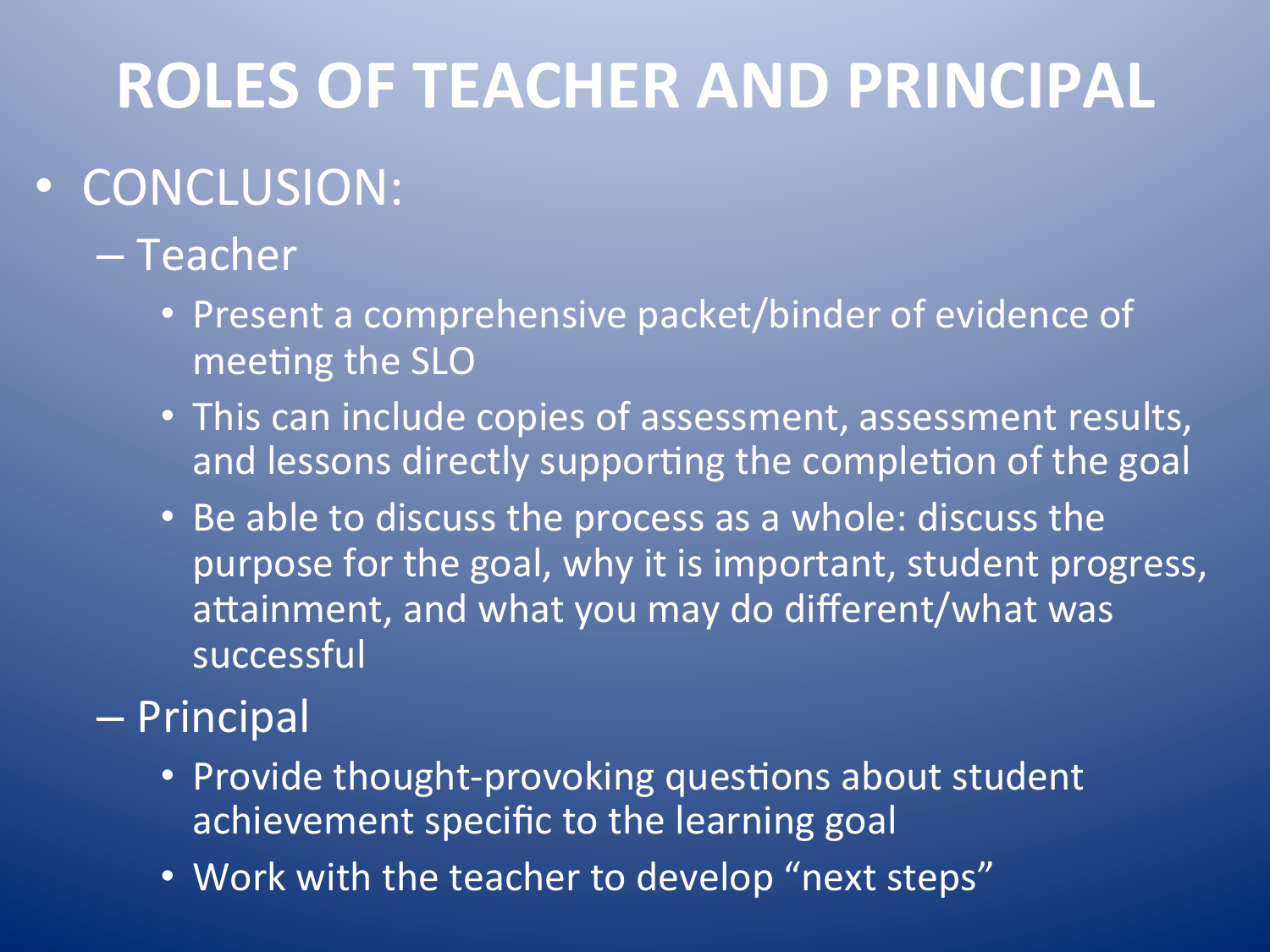Commonwealth of Pennsylvania

333 Market St., Harrisburg, PA 17126-0333

Е



**CLASSROOM TEACHER RATING TOOL FORM** 

#### **Last Name Middle First District/LEA School Rating Date: Evaluation: (Check one) Q** Semi-annual **D** Annual (A) Teacher Observation and Practice **Domain Title** \*Rating\* **Factor Earned Points** Max \*Domain Rating Assignment\* **Points** 0 to 3 Point Scale (A) (A) (B)  $(A \times B)$ I. **Planning &** 20% 0.60 **Rating Value Preparation** П. 30% 0.90  $\bf{0}$ **Classroom Failing Environment** Ш. **Instruction** 0.90  $\mathbf{I}$ 30% **Needs Improvement** IV.  $\overline{2}$ **Professional** 20% 0.60 **Proficient Responsibilities** (1) Teacher Observation & Practice Rating 3.00 3 **Distinguished** (B) Student Performance - Building Level Data, Teacher Specific Data, and Elective Data Building Level Score (0-107) (3) Teacher Specific Rating (2) Building Level Score Converted to 3 Point Rating (4) Elective Rating (C) Final Teacher Effectiveness Rating - All Measures **Measure** Rating **Earned** Max **Conversion to Performance Rating Factor Points Points** (C) (D) **Total Earned Points Rating**  $(C x D)$  $0.00 - 0.49$ Failing 1.50 (1) Teacher Observation & Practice Rating 50% 0.50-1.49 **Needs** (2) Building Level Rating 15% 0.45 Improvement (3) Teacher Specific Rating 15% 0.45 1.50-2.49 Proficient (4) Elective Rating 20% 0.60 2.50-3.00 **Distinguished** 3.00 **Total Earned Points Performance Rating** Rating: Professional Employee, Rating: Temporary Professional Employee OR I certify that the above-named employee for the period beginning and ending has received a performance rating of: (month/day/year) (month/day/year) **O DISTINGUISHED O PROFICIENT TENEDS IMPROVEMENT O FAILING** resulting in a FINAL rating of: **O SATISFACTORY O UNSATISFACTORY** A performance rating of Distinguished, Proficient or Needs Improvement shall be considered satisfactory, except that the second Needs Improvement rating issued by the same employer within 10 years of the first final rating of Needs Improvement where the employee is in the same certification shall be considered unsatisfactory. A rating of Failing shall be considered unsatisfactory. Date Designated Rater / Position: Date **Chief School Administrator** I acknowledge that I have read the report and that I have been given an opportunity to discuss it with the rater. My signature does not necessarily mean that I agree with the performance evaluation.

### **Score from SLO would be entered here on the official evaluation**